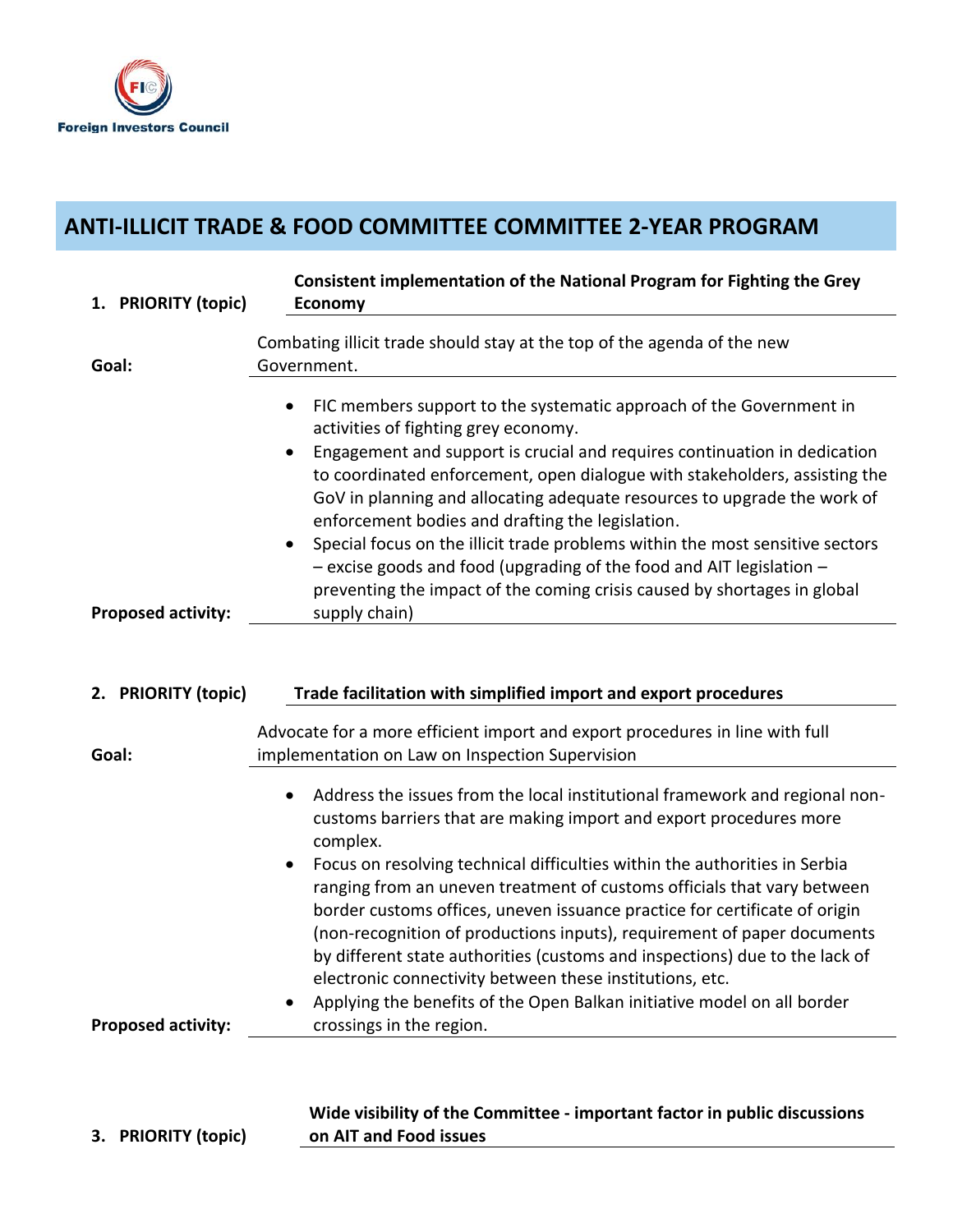

| Efficient cooperation with main GoV stakeholders and raising awareness and<br>significance of AIT and Food related topics - national and regional approach                                                                                                                                                                                                                                                                                                                                                                                                                                                                                                                                               |
|----------------------------------------------------------------------------------------------------------------------------------------------------------------------------------------------------------------------------------------------------------------------------------------------------------------------------------------------------------------------------------------------------------------------------------------------------------------------------------------------------------------------------------------------------------------------------------------------------------------------------------------------------------------------------------------------------------|
| Continuation of already established dialogue and cooperation with<br>$\bullet$<br>Government bodies on AIT and food related issues.<br>Open dialogue with stakeholders.<br>$\bullet$<br>Joint actions with inspections, Prosecutor Office, Courts in order to<br>$\bullet$<br>reduce complexity and inconsistent application of procedures and create<br>more efficient work and results.<br>Initiating activities aimed at keeping the public and Government focus on<br>$\bullet$<br>the importance of ongoing anti-illicit trade actions (twice per year<br>organize meeting with inspection/Police, presenting results of their<br>activities as well AIT & Food Committee members supportive ideas) |
| Full harmonization of Serbian regulation with EU and ensuring uniform<br>interpretation of the regulations of all sectors within the Ministries and unique<br>treatment by the various inspection bodies                                                                                                                                                                                                                                                                                                                                                                                                                                                                                                 |
| Full harmonization of Serbian regulation with EU, industry and international standards<br>followed by consistent and transparent implementation by introduction of referent<br>contact points within Ministries to remove differences in interpretations and<br>implementation of the regulations, which will facilitate trade of goods and improvement<br>in cost and bureaucracy cutting.                                                                                                                                                                                                                                                                                                              |
| Ongoing dialogue with state and industry counterparts                                                                                                                                                                                                                                                                                                                                                                                                                                                                                                                                                                                                                                                    |
| Establishment and implementation of a system of risk assessment in terms of food<br>safety                                                                                                                                                                                                                                                                                                                                                                                                                                                                                                                                                                                                               |
| Implementation of inspection controls based on meaningful risk-management, in order<br>to reduce complexity and inconsistent application of procedures that lead to differing<br>treatment of domestic producer's vs those who import all or part of their products or<br>ingredients                                                                                                                                                                                                                                                                                                                                                                                                                    |
| Advocating meaningful risk control inspection model, and utilization of<br>$\bullet$<br>centralized information management tools with consolidated data (with track<br>records of operators), constructive cooperation in relevant processes.<br>Raising awareness of the importance to establish a wider range of subsidies and<br>$\bullet$<br>incentives in the agricultural production and better use of existing subsidies and<br>grants (e.g. IPARD).                                                                                                                                                                                                                                              |
|                                                                                                                                                                                                                                                                                                                                                                                                                                                                                                                                                                                                                                                                                                          |